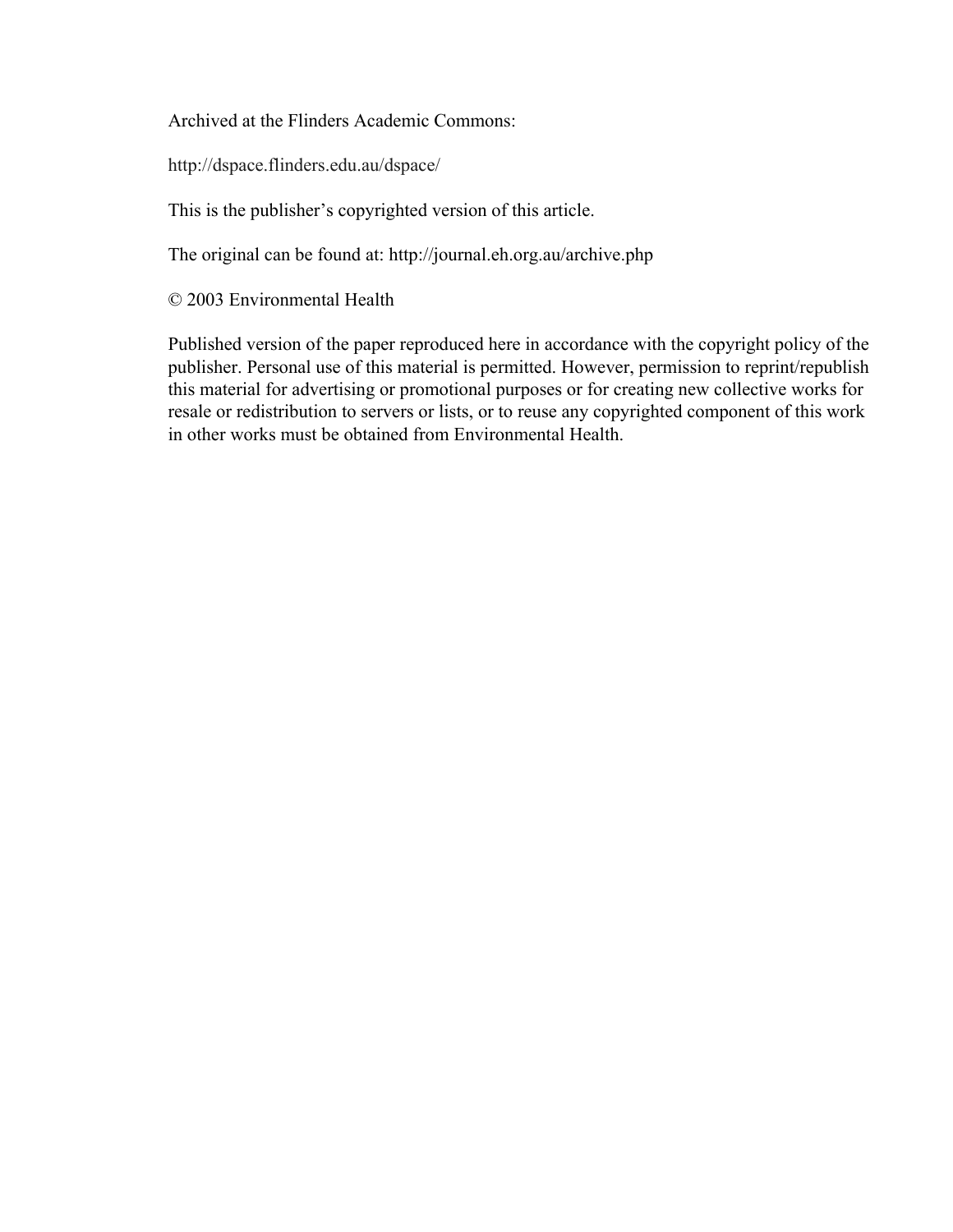# **Richard Bentham**

# *Department of Environmental Health, The Flinders University of South Australia*

*Building water systems present a significant risk of community acquired and nosocomial Legionella infections. Published data suggest that health risks from these systems are peculiar to their design and operation and distinct from other sources of Legionella infections. This paper uses the currently available evidence base to assess the health risks associated with these systems and to make recommendations for risk management.* 

**Key words:** *Building Water Systems; Legionella; Risk Assessment*

Legionella infections are almost exclusively associated with the built environment. A range of devices and applications have been associated with disease including building water systems, cooling water systems, spa pools, fountains and respiratory equipment. Each of these systems constitutes unique environments that carry their own risk potentials (Atlas 1999; Joseph 2002). Recent reports suggest that the incidence of disease is underestimated and a significant proportion of all Legionellosis cases identified each year are attributable to contaminated building water systems (Joseph 2002; Ruef 1998). These systems may include hot, warm and cold water systems and their outlets (showers, faucets and so on).

This paper reviews the unique characteristics of building water systems (BWS) as distinct from other water systems and their associated health risk. Haas et al. (1999) identified four key steps in assessing microbial health risks: hazard assessment, exposure assessment, dose-response analysis, and risk characterisation. They concluded that the integration of risk assessment with risk management to develop a risk assessment framework was a multidisciplinary process.

# **Hazard Identification**

There are two proposed routes of infection associated with BWS; the inhalation of aerosol and the aspiration of contaminated water droplets (Dennis et al. 1984; Yu 2000). Generation of aerosol containing Legionella has been demonstrated from showers and faucets (Dennis et al. 1984). Aerosol is not generated in the same quantities as in cooling water systems, and is rarely transported over distances of a few metres (Bollin et al. 1985). Reports of infection and outbreaks from these sources suggest that either aerosol is not transmitted over the great distances associated with cooling water systems or that they are the result of an alternate route of infection, such as aspiration (Yu 2000). Current research data have not implicated oropharyngeal colonisation by *Legionella* bacteria as a step in the aspiration route of infection (Pedro-Botet et al. 2002).

Nosocomial infections may include wound infections from contaminated water applied to the wound site. These instances are unusual and may include a range of Legionella species not commonly associated with respiratory disease. This is presumed to be a function of the host immune status (Ampel, Ruben & Norden 1985; Lowry et al. 1991).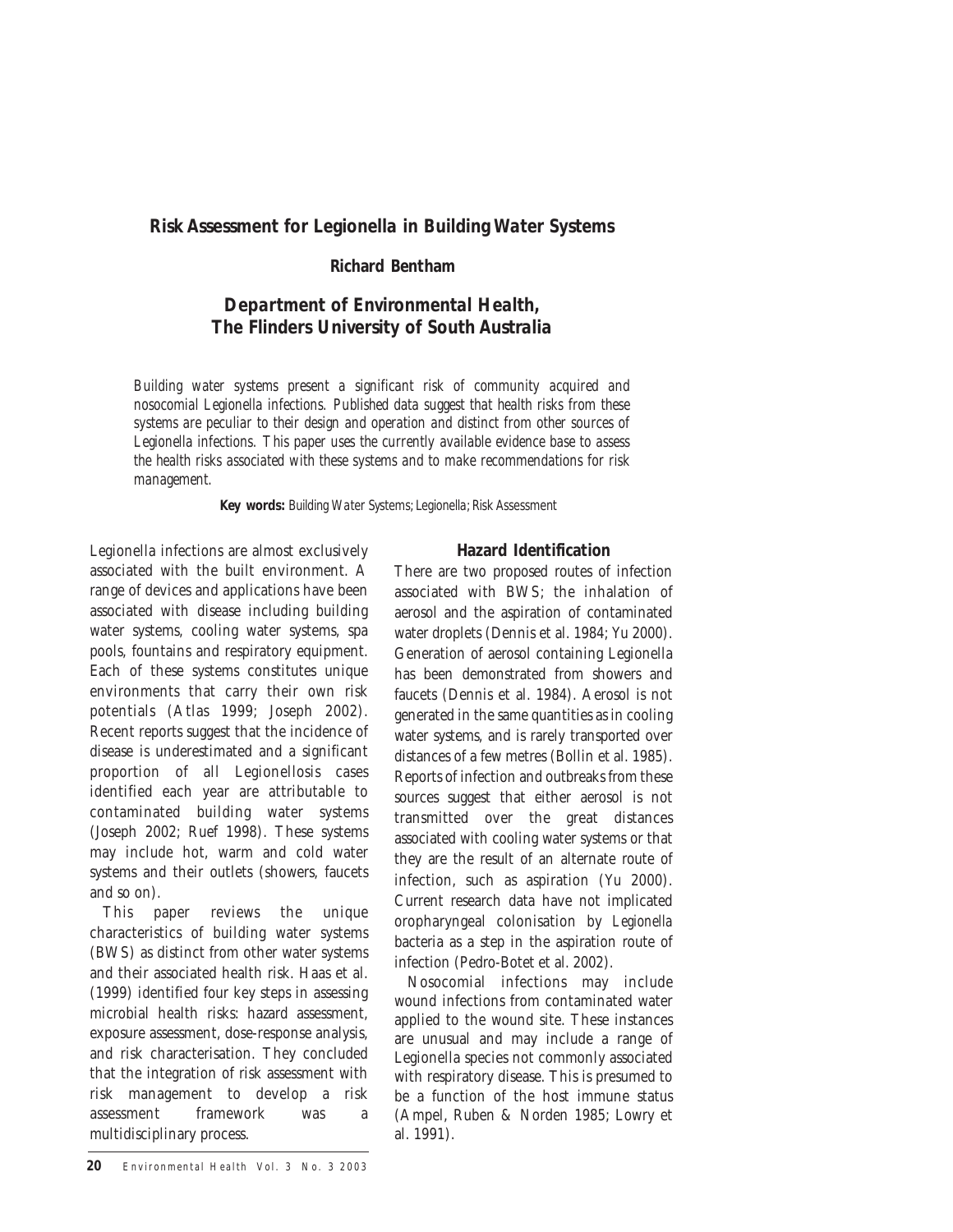Until recently, reports of infection and outbreaks have predominantly been associated with health care premises (nosocomial) (Yu 2000). More recently in Europe, there have been reports of disease outbreaks associated with contaminated water systems in holiday resorts (Albrechtsen et al. 1990; Joseph 2002). In these instances *Legionella pneumophila* Serogroup 1 infection has predominated. Disease associated with hotels and holiday resorts has not been reported in Australia. Travel related clusters might be impossible to detect without adequate disease surveillance systems capable of tracking cases across national and international boundaries (Albrechtsen et al. 1990; Benin et al. 2002; Joseph 2002).

Cases of nosocomial disease have been widely reported and are more frequent than cooling tower outbreaks (Yu 2000). Some reports suggest that between 15 and 20% of all Legionella infections are nosocomially acquired (Ruef 1998), though more recent data from the European community suggest a lower incidence (Joseph 2002). Disease ranges from single sporadic cases to protracted outbreaks over months and years (Rangel-Frausto et al. 1999; Rudin, Wing & Yee 1984). In these instances the numbers of individuals infected are usually quite low when compared to other sources such as cooling water systems or spas. The low number of cases over a lengthy duration may delay recognition of an outbreak. Nosocomial outbreaks may also include wound infections after exposure to contaminated water (Lowry et al. 1991).

BWS-associated outbreaks of disease include a more diverse range of *Legionella* species and serogroups than other sources. Species include *L. pneumophila* SG1 and other serogroups (2, 4, 5, 6, 12) and other species such as *L. micdadeii*, *L. bozemanii*, and *L. feeleii* (Ampel, Ruben & Norden 1985; Rudin, Wing & Yee 1984) this is probably due to the combination of the exposure route and, especially in the nosocomial cases the exposed susceptible

population. A number of species associated with disease contracted from building water systems have no reported association with other water systems (Fang, Yu & Vickers 1989; Wilkinson et al. 1987).

Investigations have shown multiplication of Legionella in sediments of water heaters and calorifiers of hot water systems. Some evidence suggests that Legionella multiplication may be enhanced by the presence of amoebae or other bacteria in these sediments (Fields et al. 1989; Wadowsky & Yee 1985; Wadowsky et al. 1991). Strong positive associations have been shown between amoebae colonisation of hot water systems and cases of Legionellosis (Breiman et al. 1990).

### **Dose Response Relationship**

No infectious dose has been established for Legionella infections (O'Brien & Bhopal 1993). Aerosol containing Legionella has been shown to be generated during normal operation of shower heads and hot water faucets (Bollin et al. 1985; Dennis et al. 1984). The possibility of aspiration as an alternate route of infection to aerosol inhalation introduces a further unknown quantity regarding infectious dose from building water systems (Yu 2000). It is possible that infection via this alternate route may be initiated by lower dose concentrations in the contaminated water source (Ruef 1998). It has been argued that there is more conclusive evidence for infection from building water systems via aspiration than via aerosolisation. This viewpoint and the debate surrounding routes of transmission remain unresolved and contentious (Yu 2000).

Field studies in the US have suggested that there is no clear link between Legionella concentrations in water samples and incidence of infection from building water systems (Kool et al. 1999; Wadowsky et al. 1982). In these studies it was reported that the frequency of positive isolations from samples was a better indicator of risk of infection than numbers of organisms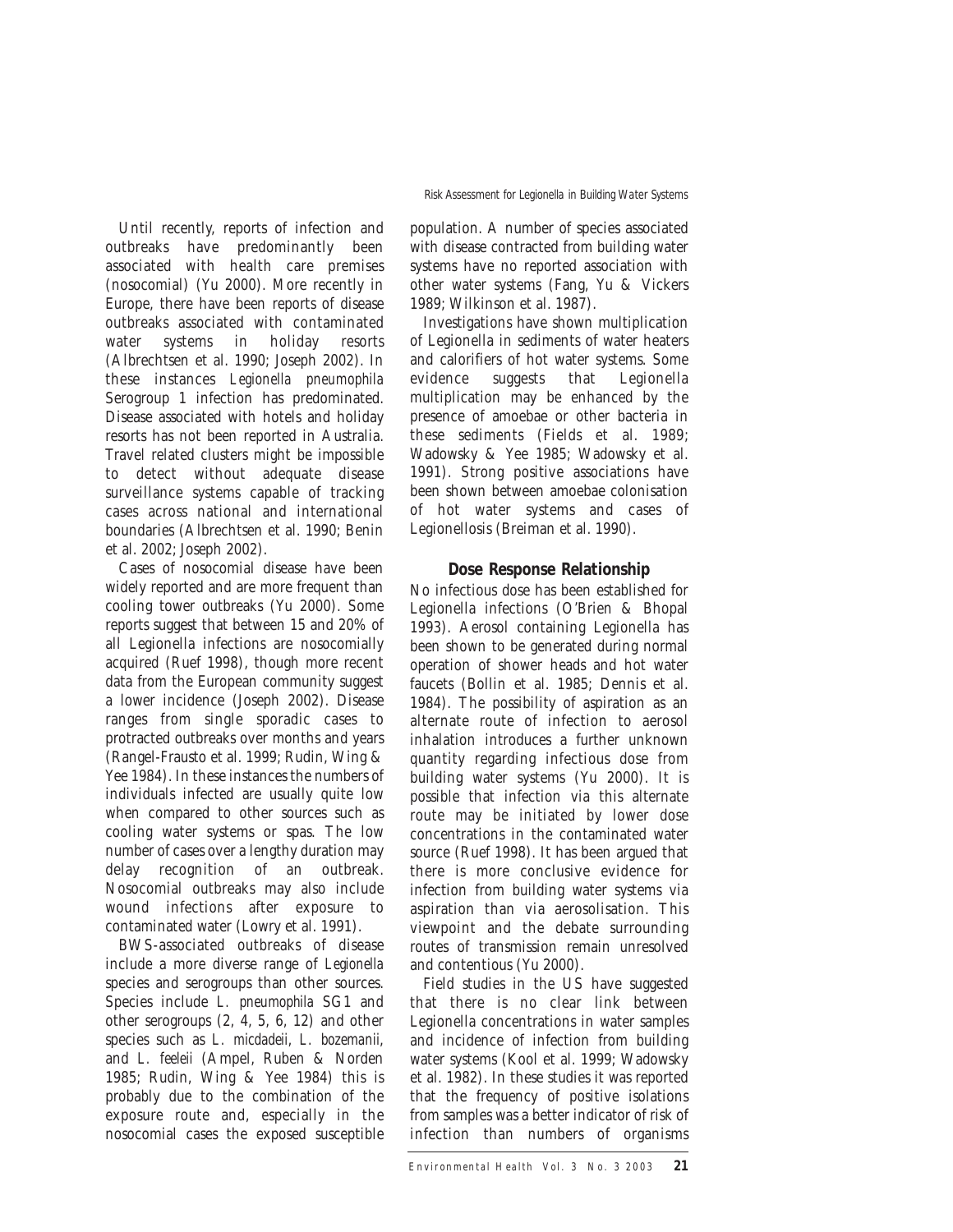isolated (Ruef 1998). It has also been reported that >30% of positive Legionella tests from a system has been associated with Legionella infections (Ruef 1998). This suggests that either sampling results from building water systems are not truly representative (Ruef 1998) or that the infectious dose is primarily a function of the susceptible population (Kool et al. 1999).

### **Exposure Assessment**

Surveys of the prevalence of Legionella bacteria in building systems indicate that between 25 and 68% of systems are colonised (Atlas 1999). Because of the range of species represented in building related infections there is no clear differentiation between risks associated with each species or serotypes.

Water temperatures above 20°C and below 50°C present the major factor contributing to colonisation of BWS. Areas of poor circulation or stagnation also support colonisation of Legionella and other microorganisms (Fisher-Hoch, Smith & Colbourne 1982; Kool et al. 1999). Commonly in outbreak scenarios these areas are not maintained at the optimal thermal setting for the system (Wadowsky et al. 1982).

Colonisation of plumbing materials such as natural rubber fittings and shower hoses and roses has also been demonstrated. In some instances these fittings have been cited as contributing factors to disease outbreaks (Schofield & Wright 1984; Wadowsky et al. 1982).

Recent reports have suggested that the installation of thermostatic mixing devices with significant lengths of pipe between the valve and the hot water outlet may also inhibit disinfection and control of Legionella in hot water distribution systems. It has been reported that installation of thermostatic mixing devices will compromise control of Legionella in hot and warm water systems (Lee et al. 2002).

# **Risk Characterisation**

Colonisation of buildings systems by Legionella is via the reticulated water system (Atlas 1999; Kool et al. 1999). Factors that influence the colonisation by Legionella include the presence of sediments and deposits within the water system, poor flows, temperatures between 20°C and 50°C, inadequate or no disinfection and, the presence of pipework, dead-legs or standby systems where stagnation can occur (Bartlett, Macrae & Macfarlane 1986; Ruef 1998)

Studies have shown that Legionella are continually introduced into building water systems (Rangel-Frausto et al. 1999). Once introduced a number of factors will determine whether the system becomes permanently colonised by these organisms (Rangel-Frausto et al. 1999). The colonisation of system by multiple strains of variable virulence is likely should conditions be suitable for multiplication (Rangel-Frausto et al. 1999; Zeitz et al. 2001).

# **Risk Management**

Much attention should be focused upon system design. Low flow and stagnant areas in systems should be avoided; where possible temperatures should be maintained outside the 20-50°C temperature range throughout the system (Ruef 1998). Pipe lengths after thermostatic mixing valves should be as short as possible and routine maintenance of these fittings is essential (World Health Organization [WHO] 1990). System design should exclude materials that might be conducive to microbial colonisation, such as natural rubber compounds (Schofield & Wright 1984; Wadowsky et al. 1982).

In some systems significant volumes of water may remain below 50°C as part of normal operating procedures (e.g. after mixing valves or in shower hoses). In these applications some consideration should be given to either chemical or thermal disinfection protocols. Favourable reports have been published from field applications using temperature, halogen,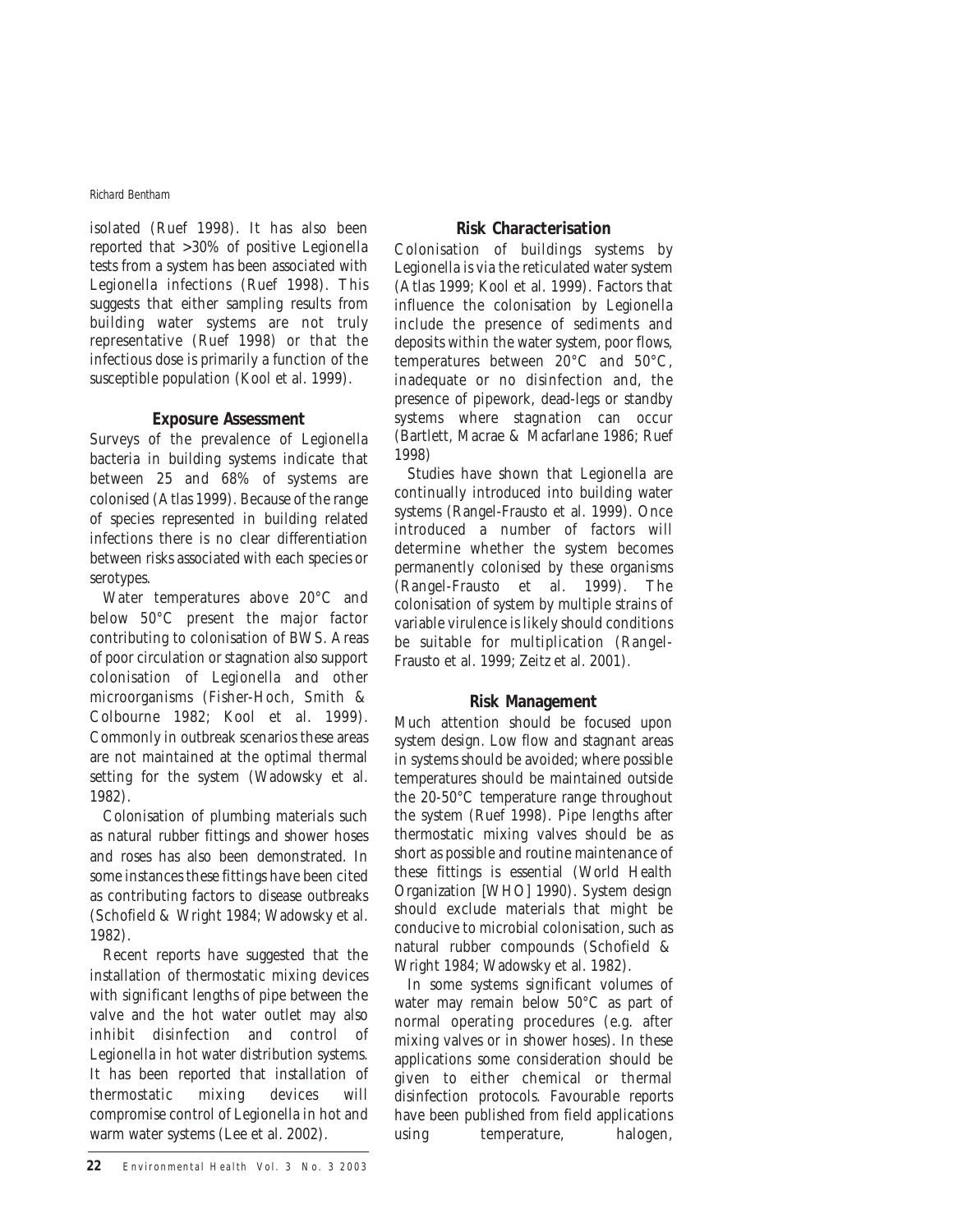monochloramine, copper/silver ionisation and chlorine dioxide treatments (Kim et al. 2002; Lee et al. 2002). The correct design and application and pro-active maintenance systems appear to be the major factors in determining the efficacy of these treatments (Lee et al. 2002).

Due to the well publicised uncertainties surrounding Legionella culture methods and results, sampling for the bacterium should not be misinterpreted as a means of monitoring system control (Bentham 2001; Boulanger & Edelstein 1995). Monitoring of simply, readily, and reliably obtained parameters such as water temperature, and attention to system performance and operating parameters are of more practical value in determining the level of control in the system. Daily and even hourly assessment of system performance can be made based on these identified control measures.

Routine monitoring of building systems for Legionella has been recommended in those facilities where high risk populations are likely to be exposed (e.g. organ transplant units, Kool et al. 1999; Yu 2000). Direct exposure may occur through use of the contaminated water system or appliance (e.g. showering). Culture has been implemented as a routine monitoring tool and frequency of sampling has varied between weekly and quarterly intervals. It has also been proposed that fittings and appliances should be swabbed for biofilm (Yu 2000). This suggestion is derived from the knowledge that intermittent use of water systems may cause dislodgement of Legionella colonised biofilms causing sudden release of large numbers of organisms. Swabbing of biofilm cannot easily be used to provide quantitative data on Legionella colonisation, and overgrowth of swab samples on culture media may result in false negative results (Bentham 2001). Once Legionella has colonised a BWS system it may be controlled but not eradicated (Lee et al. 2002). Primary emphasis should be placed upon control measures rather than sampling for the organism (Ruef 1998).

Numbers of positive samples have been shown to be better indicators of risk than the numbers of organisms cultured. Sampling regimens should be designed in response to system size and design (Kool et al. 1999). The numbers of positive results obtained as a proportion of the total samples<br>taken, regardless of species or regardless of species or concentrations, should be used as a means of validating control measures. Positive culture results should be used as indicators for reassessment of system design, performance, and adequate monitoring of established control measures in the system. As with the control measures it is critical that Legionella sampling protocols be extensive enough to be representative, and should include areas of highest identified risk and areas of lowest identified control (Kool et al. 1999; Ruef 1998).

It should be stressed that health risk management of building water systems for Legionella is a multidisciplinary process, requiring input at all levels of system management. The establishment of a broad base of expertise and involvement with the system will be critical in identifying appropriate and reliable control measures (Haas, Rose & Gerba 1999). Implementation of a simple proactive plan with well established communication and feedback between those involved will be more likely to succeed than reactive responses to routine Legionella culture results.

#### *References*

- Albrechtsen, O., Bartlett, C.L.R., Bettelheim, K.A., Bornstein, N., Colbourne, J.S., Fleurette, J., Fraser, D.W., Joly, J.R., Kallings, I., Martin-Bourgnon, C., Prosorowosky, S.V., Rowbotham, T.J., Stolwijk, J.A.S., Tartakovsky, I.S. & Yabuuchi, E. 1990, 'Epidemiology, prevention and control of legionellosis: Memorandum from a WHO meeting', *Bulletin of the World Health Organization,* vol. 68, pp. 55-164.
- *Ampel, N.M., Ruben, F.L. & Norden C.W. 1985, '*Cutaneous abscesses caused by *L. micdadei* in an immunosuppressed patient', *Annals of Internal Medicine*, vol. 102, pp. 630-2.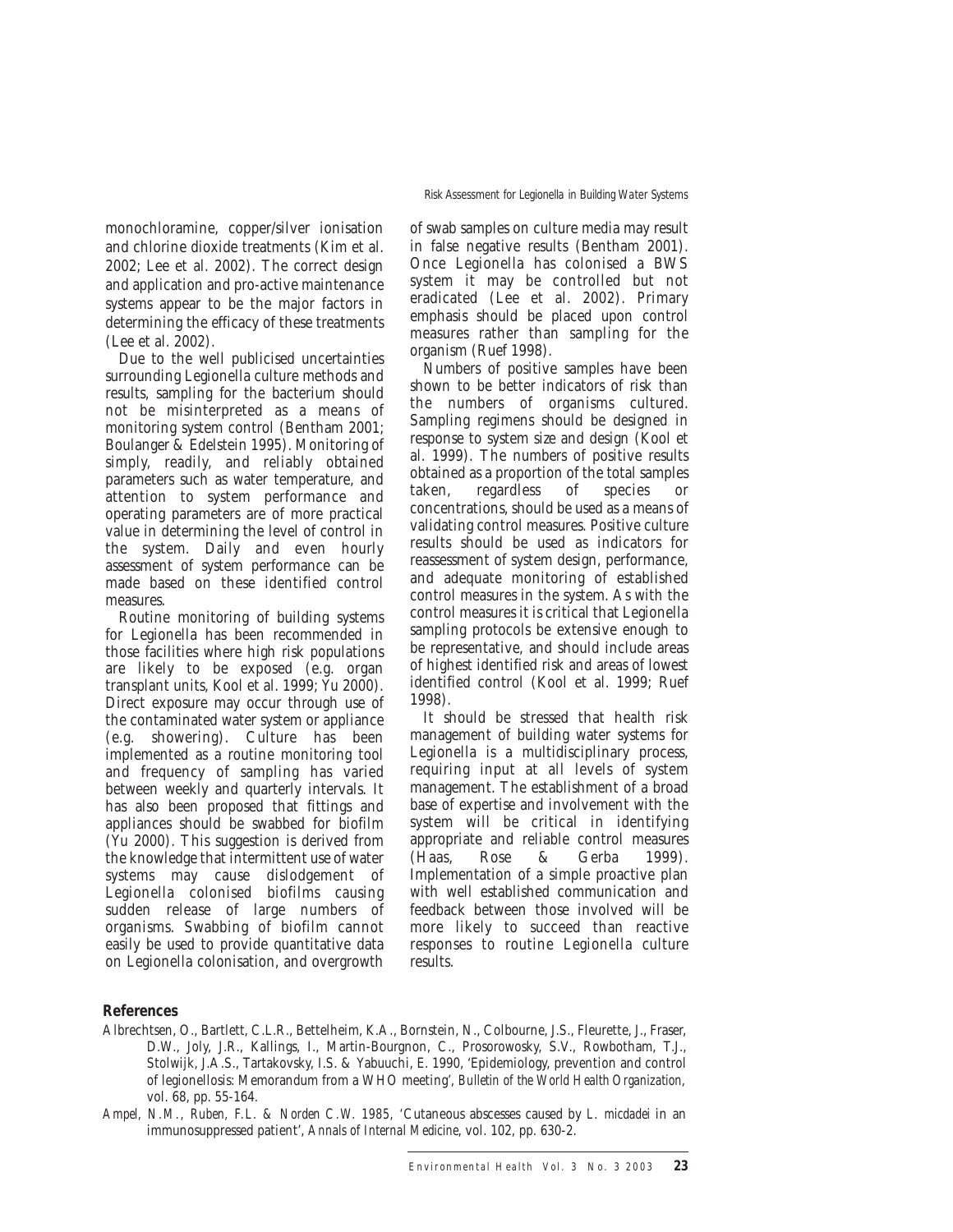- Atlas R.M. 1999, 'Legionella: From environmental habitats to disease pathology, detection and control', *Environmental Microbiology,* vol. 1, no. 4, pp. 283-93.
- Bartlett, C.L.R., Macrae, A.D. & Macfarlane, J.T., 1986, *Legionella Infections,* Edward Arnold, London.
- Benin, A.L., Benson, R.F., Arnold, K.E., Fiore, A.E., Cook, P.G., Williams, L.K., Fields, B.S. & Besser, R.E. 2002, 'An outbreak of travel-associated Legionnaires' Disease and Pontiac fever: The need for enhanced surveillance of travel-associated Legionellosis in the United States', *Journal of Infectious Diseases,* vol. 185, pp. 237-43
- Bentham, R.H. 2001, 'Legionella testing in cooling towers: Closing the gate when the horse has bolted?', *Water: Journal of the Australian Water and Wastewater Association*, vol. 28, no. 2, pp. 70-3.
- Bollin, G.E., Plouffe, J.F., Para, M.F. & Hackman, B. 1985, 'Aerosols containing *Legionella pneumophila* generated by shower heads and hot-water faucets', *Applied and Environmental Microbiology,* vol. 50, no. 5, pp. 1128-31.
- Boulanger, C.A. & Edelstein, P.H., 1995, 'Precision and accuracy of recovery of *Legionella pneumophila* from seeded tap water by filtration and centrifugation', *Applied and Environmental Microbiology*, vol. 61, pp. 1805-09.
- Breiman, R.F., Fields, B.S., Sanden, G.N., Volmer, L-J., Meier, A. & Spika, J.S. 1990, 'Association of shower use with Legionnaires' disease: Possible role of amoebae', *Journal of the American Medical Association*, vol. 263, pp. 2924-6.
- Dennis, P.J., Wright, A.E., Rutter, D.A., Death, J.E. & Jones, B.P.C. 1984, *'L. pneumophila* in aerosols from shower baths', *Journal of Applied Bacteriology*, vol. 93, pp. 349-53.
- Fang, G-D., Yu, V.L. & Vickers, R.M. 1989, 'Disease due to the *Legionellaceae* (other than *Legionella pneumophila*): Historical, microbiological, clinical, and epidemiological review', *Medicine*, vol. 68, no. 2, pp. 116-32.
- Fields, B.S., Sanden, G.N., Barbaree, J.M., Morrill, W.E., Wadowsky, R.M., White, E.H. & Feeley, J.C. 1989, 'Intracellular multiplication of *Legionella pneumophila* in amoebae isolated from hospital hot water tanks', *Current Microbiology,* vol. 18, pp. 131-7.
- Fisher-Hoch, S.P., Smith, M.G. & Colbourne, J.S. 1982, '*Legionella pneumophila* in hospital hot water cylinders', *Lancet*, vol. 1, p. 1073.
- Garcia, M., Campbell, I., Tang, P. & Krishnan, C. 1993, 'Incidence of Legionnaires' Disease and report of *Legionella sainthelensi* serogroup 1 infection in Toronto, Canada', in *Legionella: Current Status and Emerging Perspectives,* American Society for Microbiology, Washington DC.
- Haas, C.N., Rose, J.B. & Gerba, C.P. 1999, Quantitative Microbial Risk Assessment, John Wiley and Sons, New York.
- Joseph, C. 2002, 'Surveillance of Legionnaires' disease in Europe', in *Legionella: Proceedings of the 5th Conference on Legionella*, American Society for Microbiology, pp. 311-7.
- Kim, B.R., Anderson, J.E., Mueller, S.A., Gaines, W.A. & Kendall, A.M. 2002, 'Literature review: Efficacy of various disinfectants against Legionella in water systems', *Water Research*, vol. 36, pp. 4433-44.
- Kool, J.L., Bergmire-Sweat, D., Butler, J.C., Brown E.W., Peabody, D.J., Massi, D.S., Carpenter, J.C., Pruckler, J.M., Benson, R.F. & Fields, B.S. 1999, 'Hospital characteristics associated with colonization of water systems by Legionella and risk of nosocomial Legionnaires' disease: A cohort study of 15 hospitals', *Infection Control and Hospital Epidemiology*, vol. 20, no.12, pp. 798-805.
- Lee, J.V., Surman S.B., Kirby, A. & Seddon, F. 2002, 'Eleven years of experience with novel strategies for Legionella control in a large teaching hospital', in *Legionella: Proceedings of the 5th Conference on Legionella,* American Society for Microbiology, pp. 398-401.
- Lowry, P.W., Blankenship, R.J., Gridley, W., Troup, N. J. & Tompkins, L. S. 1991, 'A cluster of Legionella sternal wound infections due to postoperative topical exposure to contaminated tap water', *New England Journal of Medicine, vol*. 324, no. 2, pp. 109-13.
- O'Brien, S.J. & Bhopal, R.S. 1993, 'Legionnaires' disease: The infective dose paradox', *The Lancet*, vol. 342, p. 5.
- Pedro-Botet, M.L., Sabria, M., Sopena, N., Nunez, M.G., Morera, J. &Reynaga, E. 2002, 'Environmental Legionellosis and oropharyngeal colonization by Legionella in immunosuppressed patients', *Infection Control and Hospital Epidemiology,* vol. 23, no. 5, pp. 279-81.